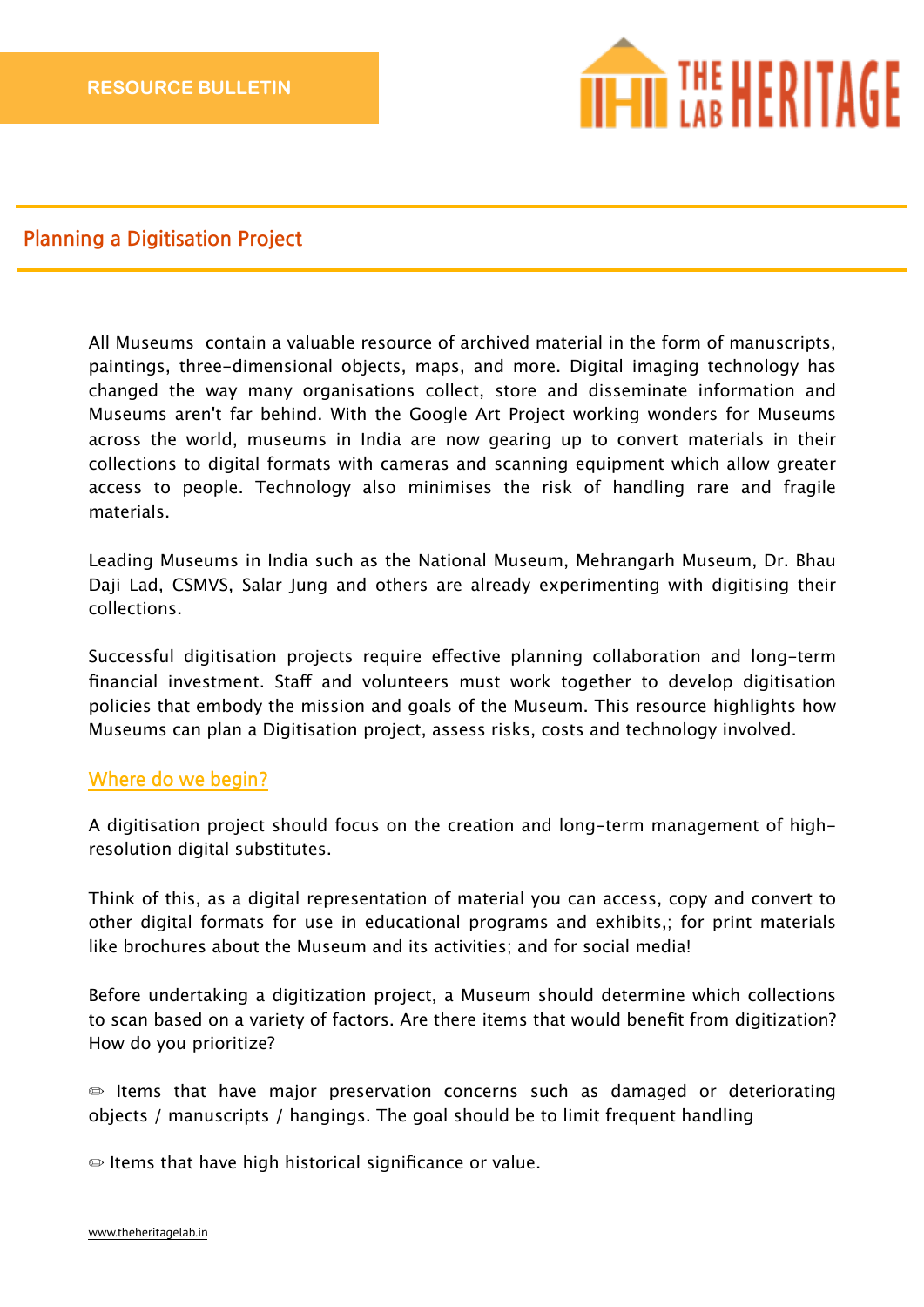# **Planning a Digitisation Project**

 $\bullet$  Items that the public requests to see most often (considering you are in touch with the frequent visitors to the Museum, such as schools )

Remember the more material selected for digitization, the longer the project will take, and the more costly it will become.

# **Copyright, Intellectual Property and other Attributions**

Once the collections are digitized they can be used by a variety of audiences including teachers, researchers, scholars, other museum professionals, etc.

It then becomes even more important to have the right copyright policies and rules of attributions in place.

For example, you can download high-resolution images from the British Museum's collection, but one has to fill a short form, give an undertaking for use, and attribute the image.

In the United States, on the other hand, only works published prior to 1923 are permitted to be digitized and made available in the public domain.

# **Explore the Costs**

A digitisation project includes initial investments, as well as recurring and sustaining costs. Exploring both phases is important when defining short and long-term funding.

### **Initial Phase:**

- includes purchase of scanning equipment and computer software with image-editing capabilities.
- includes the scanning process, which takes time and consists of several steps. Some organizations find outsourcing more cost efective than conducting an in-house digitization project for large collections.

### **Sustaining the Project:**

- includes the purchase of large capacity external hard drives to store high-resolution images. An alternative is an annual subscription for housing images online (cloud storage such as Dropbox). The more images scanned, the more storage you will need for the master digital files.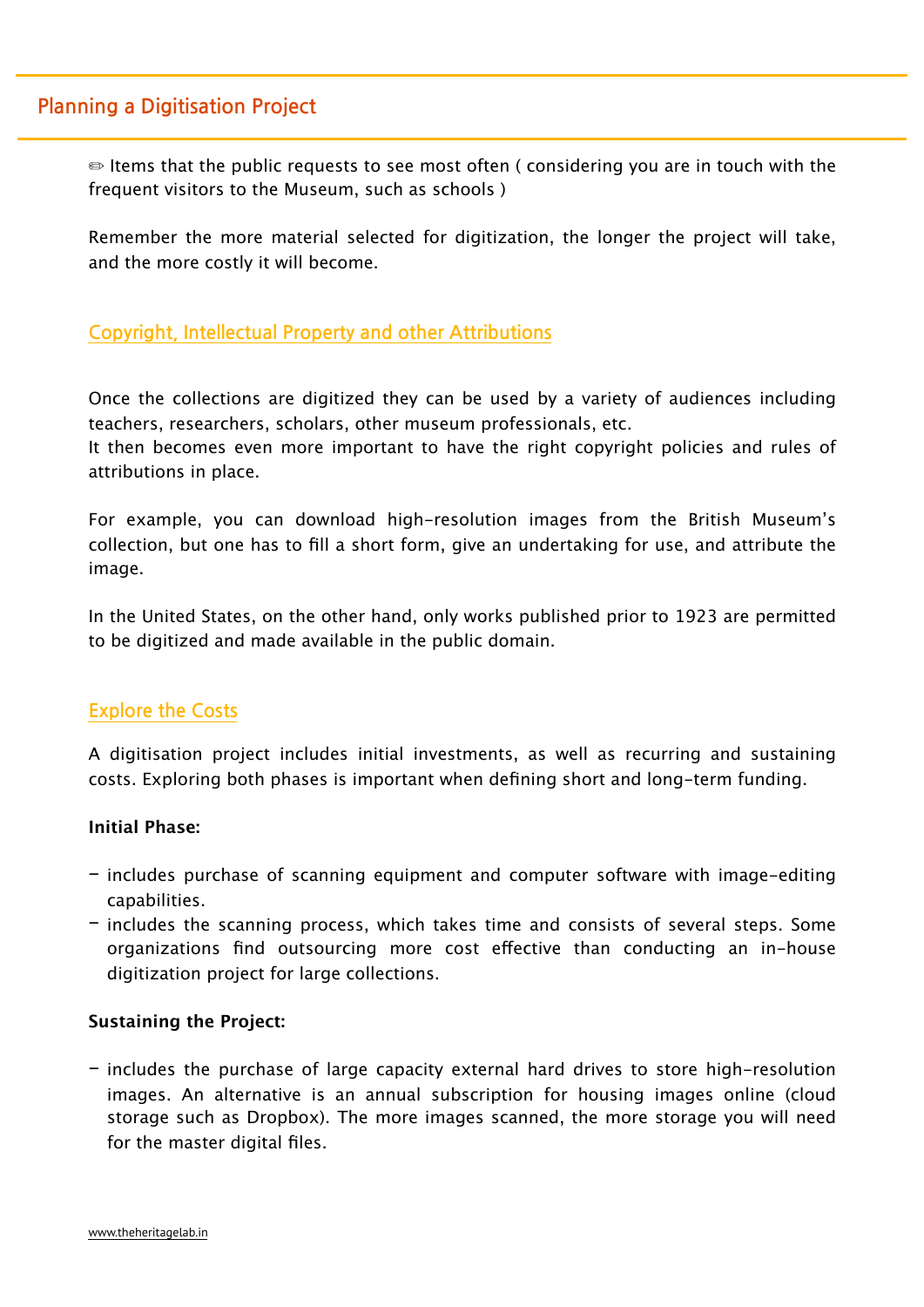- You will also want to invest in a content management system. It will keep your digital collection organized and provide a way to track the use of your media in a variety of diferent formats.

# Are you Ready to Digitize?

**Question-Checklist when planning for in-house or outsourcing digitization projects:**

- $\Box$  Who will work on the project?
- $\Box$  How large should the project staff be?
- $\Box$  If we contract the digitization project, what qualifications are we looking for? How much experience should the individual(s) possess?
- $\Box$  If we outsource to a vendor, what are their qualifications and experience?
- $\Box$  Based on our initial appraisal of the collection, how long should the project last?
- $\Box$  Are we willing to invest time and money into training staff or volunteers to complete and sustain the project?
- $\Box$  Are we prepared to budget for the ongoing costs of digitizing and preserving source material?

# **Pros & Cons of In-House Digitization**

Pros: An advantage to conducting projects in house is the ability to maintain control of the collection.

In-house projects require experienced and knowledgeable staf. Conducting in-house projects enables gradual learning as the project moves forward for inexperienced staf or volunteers new to imaging and digital preservation techniques.

Cons: However, even though the "learn by doing method" might seem like the most costefective route at first, there are drawbacks to this system.

If your institution lacks experience working with digital imaging technology as well as long-term digital preservation curation techniques, learning on the go will increase time and costs of the project.

It might be wise to hire an experienced individual to design and implement a digitization and curation program and services. The staf's lack of knowledge and experience with technology might prove detrimental to the collection. Furthermore, not handling all aspects of the project correctly in the first place may result in your spending more money fixing mistakes later.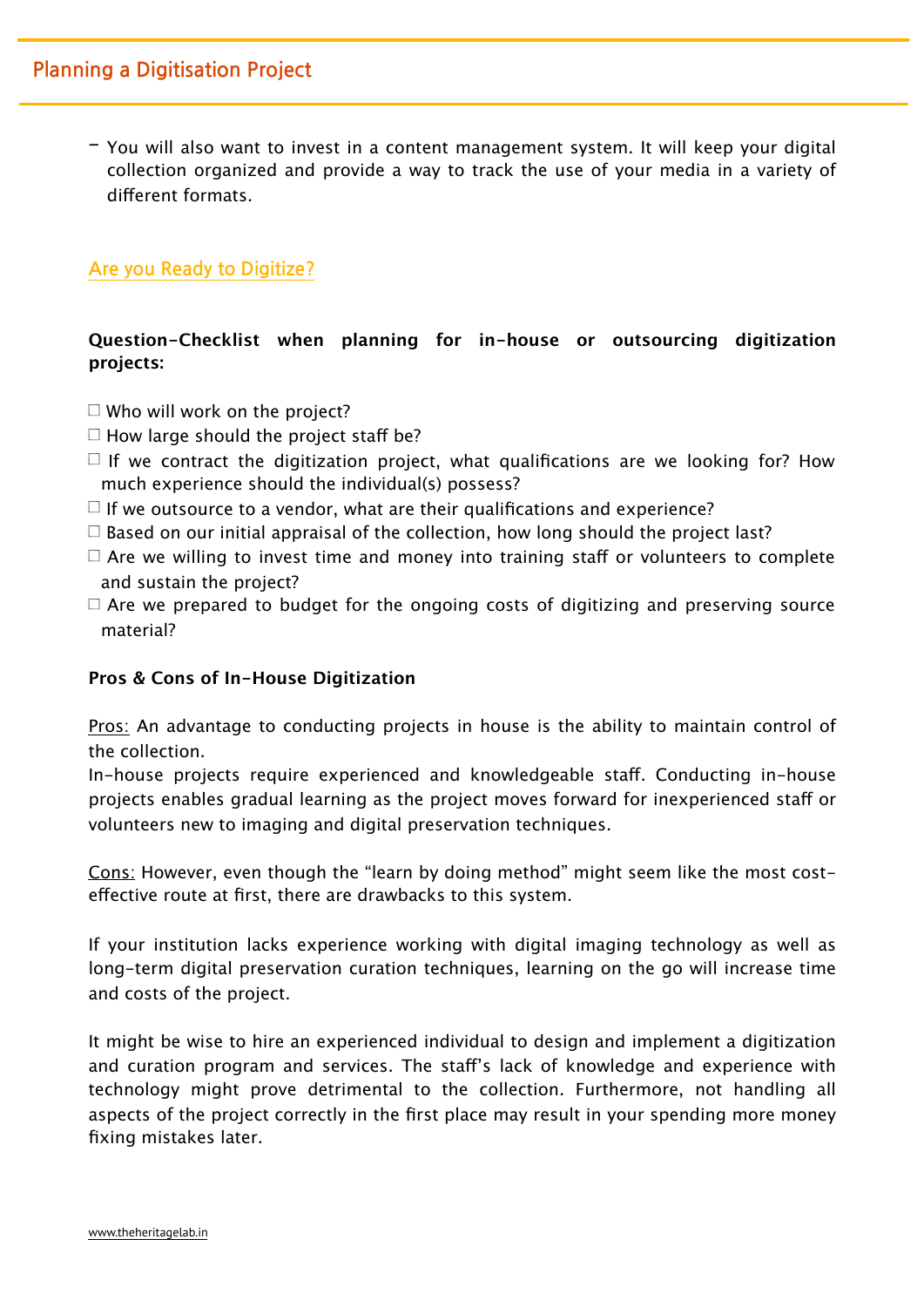# Review the technical aspects of equipment, software and training

Purchasing the right equipment for your project can be difficult. Your organization should weigh the costs of purchasing scanning hardware and software with the needs of its collection. When selecting the right scanner ask yourself these questions:

- What types of physical objects do we plan to scan?
- Do we want to scan paper records and photographs?
- What type of continuous tone images are in the collection (negatives, slides, transparencies)?
- Do we want to scan low or high resolution images?
- What type of storage will we invest in, local (external hard drives) or networked (cloud storage)?
- Will we apply for a grant?
- Do we plan to hire a trained individual, or teach ourselves as we go?
- If we outsource our project to a vendor, how we will package and ship our collection?
- What are the costs and risks involved?

# **Implement a Digitization Policy**

Your Museum MUST DEVELOP a collections management policy if you don't have one already! It provides guidance for the long-term care of the treasures in its trust.

When considering the cost of digital conversion, remember to include the long-term measures necessary to care for your new digital collection(s). The Museum advisory body / committee must develop digitization policies that embody the mission and goals of your Museum. The policy should contain the following:

- Primary Policy Aims
- Risk Assessment
- Scope and Objectives
- Roles, Responsibilities and Personnel
- Monitoring and Reviewing of the Policy
- Benefits
- Needs Statement
- Legal, Financial and Technical Requirements
- Costs and Financial Commitments
- Implementation of Policy

Policies are organic and must adapt to the needs of the Museum and its users. Digitization involves a long-term investment; plan your digitization policies to reflect this commitment.